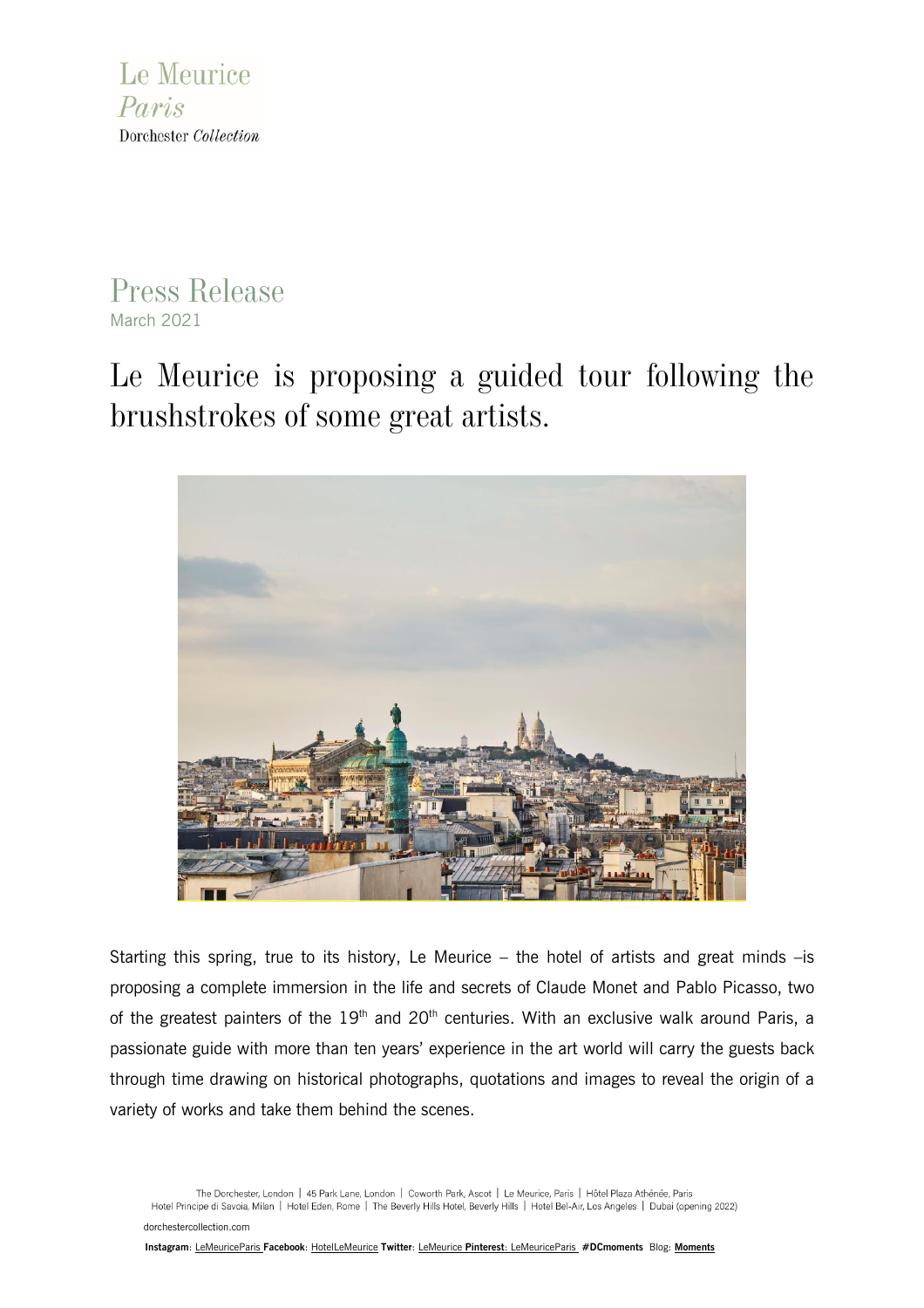## Le Meurice Paris

Dorchester Collection

Thus, guests who choose to follow in the steps of Claude Monet will be able to discover the rebellious and revolutionary character that allowed him to develop his quick brushstrokes, to build a floating studio on a boat and paint previously neglected subjects from everyday life. Painted in 1876, "Les Tuileries" is an example of this, in which the master captured a view that is remarkably similar to what Le Meurice's guests can appreciate from their balconies. The walk will come to an end at the Orangerie Museum in the Tuileries gardens, immersed in the heart of "Les Nymphéas", the paintings that marked the bold peak of Monet's work.





To better understand the eccentric Pablo Picasso's canvasses, the walkers will head for Montmartre, the artists' and bohemians' district where it all began for the young Spaniard. During the course of this walk the guide will explain the difficulties that the young painter was faced with on his arrival in Paris before becoming one of the  $20<sup>th</sup>$ century's best-known artists. As the years went by, he managed to find his place and even organised his wedding breakfast in Le Meurice's Pompadour Lounge for his marriage with Olga Khokhlova on 12 July 1918.

With this exclusive programme Le Meurice is offering its guests the opportunity to discover a unique and mysterious Paris. These experiences address everyone – curious people seeking a pleasant conversation and a stroll down the picturesque streets of Paris, lovers of Monet and Picasso wanting to draw a complete portrait of the artists and find the answers to their questions. The guide will take care to adapt the rhythm and content of the tour to suit everyone.

The Dorchester, London | 45 Park Lane, London | Coworth Park, Ascot | Le Meurice, Paris | Hôtel Plaza Athénée, Paris Hotel Principe di Savoia, Milan | Hotel Eden, Rome | The Beverly Hills Hotel, Beverly Hills | Hotel Bel-Air, Los Angeles | Dubai (opening 2022) [dorchestercollection.com](http://www.dorchestercollection.com/)